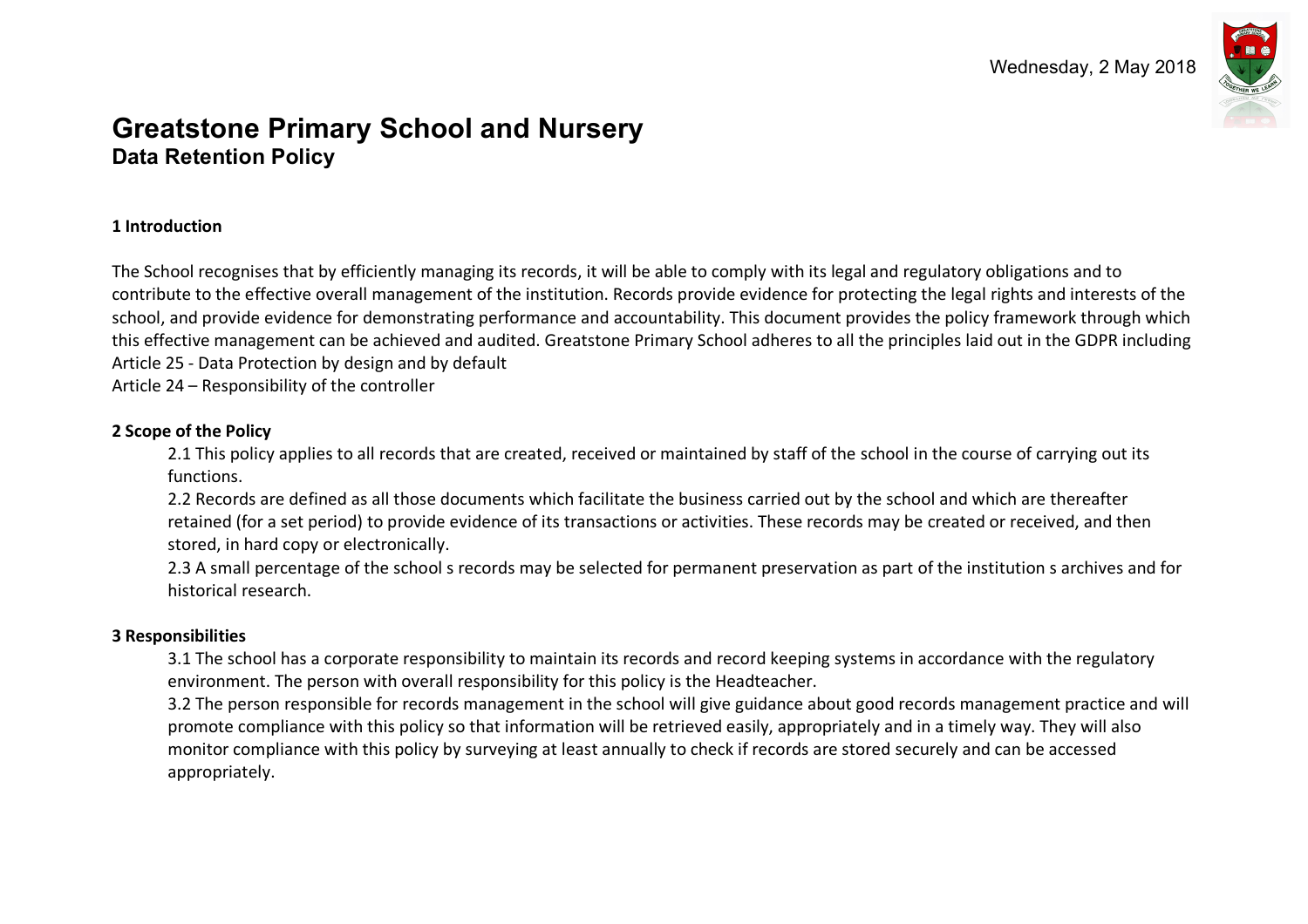

3.3 Individual staff and employees must ensure that records for which they are responsible are accurate, and are maintained and disposed of in accordance with the schools records management guidelines.

#### **4 Recording Systems**

Information created by the school must be managed against the same standards regardless of the media in which it is stored.

- 4.1 Maintenance of Record Keeping Systems
	- i. It is important that filing information is properly resourced and is carried out on a regular basis. It is equally important that the files are weeded of extraneous information where appropriate on a regular basis. Removing information from a file once a freedom of information request has been made will be a criminal offence (unless it is part of normal processing).
	- ii. Applying retention periods is straightforward provided files are closed on a regular basis.
- iii. Once a file has been closed, it should be moved out of the current filing system and stored either in a record room in the school or in another appropriate place until it has reached the end of the retention period.
- iv. Information security is very important especially when dealing with personal information or sensitive policy information. There are a number of basic rules:

All personal information should be kept in lockable filing cabinets which are kept locked when the room is unattended;

- Personal information held on computer systems should be adequately password protected. Information should never be left up on a screen if the computer is unattended;
- Files containing personal or sensitive information should not be left out on desks over night;
- Sensitive personal information will only be sent by encypted e-mail;
- If files need to be taken off the premises they should be secured in the boot of a car or in lockable containers;
- Teachers will only use school supplied cloud storage for offsite data.
- All computer information should be backed up regularly and the back-up should be stored off the site.

v. Information contained in email, fax should be filed into the appropriate electronic or manual filing system once it has been dealt with.

#### **5 The Safe Disposal of Information Using the Retention Schedule**

5.1 Files should be disposed of in line with the attached retention schedule (see appendix). This is a process which should be undertaken on an annual basis during the month of August.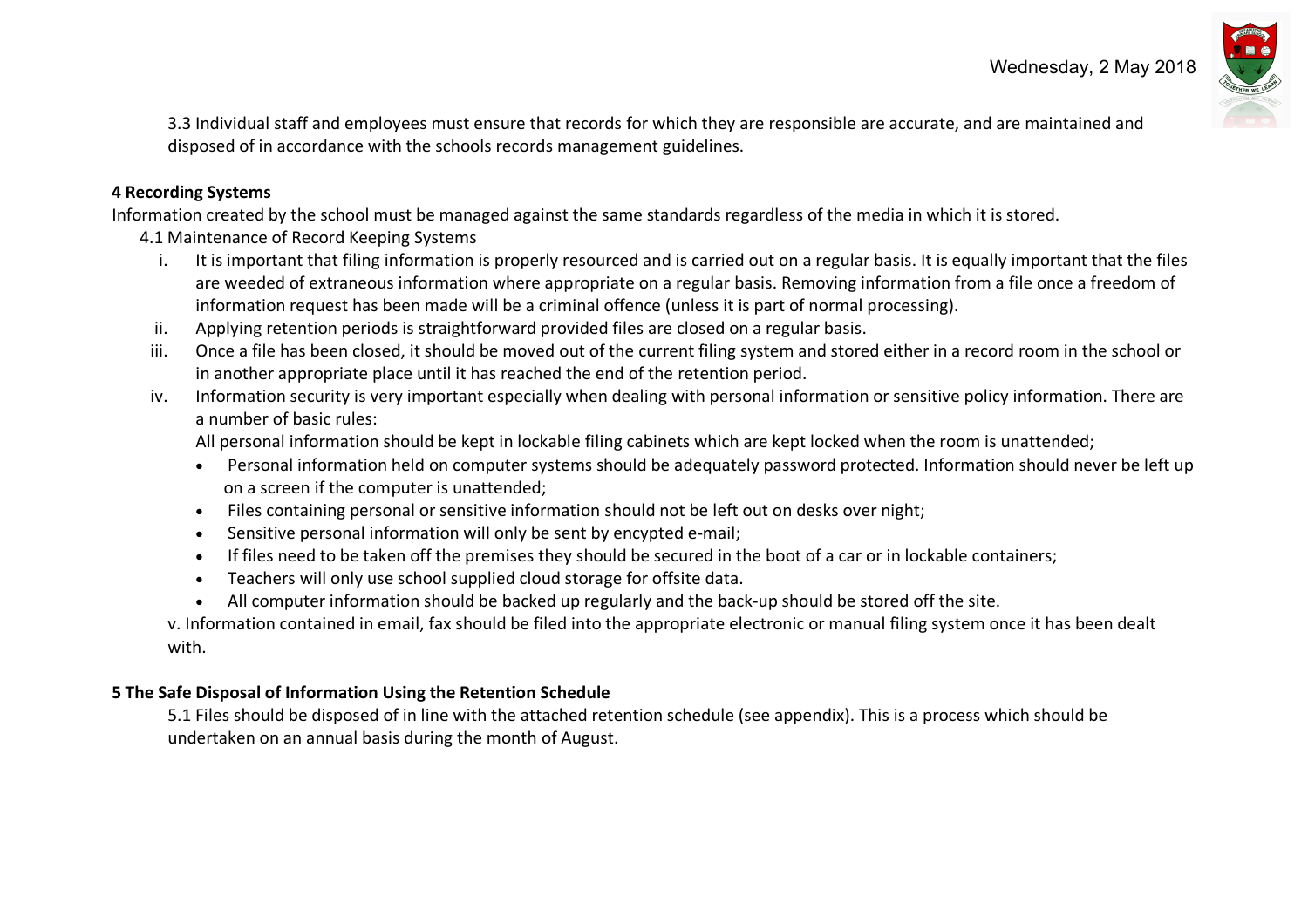

5.2 Paper records containing personal information should be shredded using a cross-cutting shredder. Other files can be bundled up and put in a skip or disposed of to the waste paper merchant. Loose papers should not be put in skips unless the skip has a lid. CDs/DVDs should be cut into pieces. Audio/Video tapes and fax rolls should be dismantled and shredded.

5.3 Electronic data should be archived on electronic media and deleted appropriately at the end of the retention period.

#### **6 Monitoring and Review**

This policy has been reviewed and approved by the Head teacher and Governors. The Records Management Policy will be reviewed and updated as necessary every 2 years.

#### **Retention Schedule Governors**

| <b>Basic file description</b>    | <b>Retention Period</b>         | <b>Business</b><br><b>Critical</b> | <b>Protective Marking</b> |
|----------------------------------|---------------------------------|------------------------------------|---------------------------|
| Minutes - Principal set (signed) | Permanent                       | <b>YES</b>                         | <b>OFFICIAL</b>           |
| Minutes - Inspection copies      | Date of meeting + 3 years       | <b>NO</b>                          | <b>NOT PROTECTIVELY</b>   |
|                                  |                                 |                                    | <b>MARKED</b>             |
| Agendas - Principal copy         | Permanent                       | <b>YES</b>                         | NOT PROTECTIVELY          |
|                                  |                                 |                                    | <b>MARKED</b>             |
| Agendas - Additional Copies      | Date of meeting                 | <b>NO</b>                          | NOT PROTECTIVELY          |
|                                  |                                 |                                    | MARKED                    |
| Reports                          | Date of report $+6$ years       | <b>YES</b>                         | <b>OFFICIAL</b>           |
| Annual Parents' meeting papers   | Date of meeting + 6 years       | <b>YES</b>                         | NOT PROTECTIVELY          |
|                                  |                                 |                                    | MARKED                    |
| Instruments of Government        | Permanent                       | <b>YES</b>                         | NOT PROTECTIVELY          |
|                                  |                                 |                                    | MARKED                    |
| <b>Trusts and Endowments</b>     | Permanent                       | <b>YES</b>                         | NOT PROTECTIVELY          |
|                                  |                                 |                                    | MARKED                    |
| <b>Action Plans</b>              | Date of action plan $+$ 3 years | <b>YES</b>                         | NOT PROTECTIVELY          |
|                                  |                                 |                                    | MARKED                    |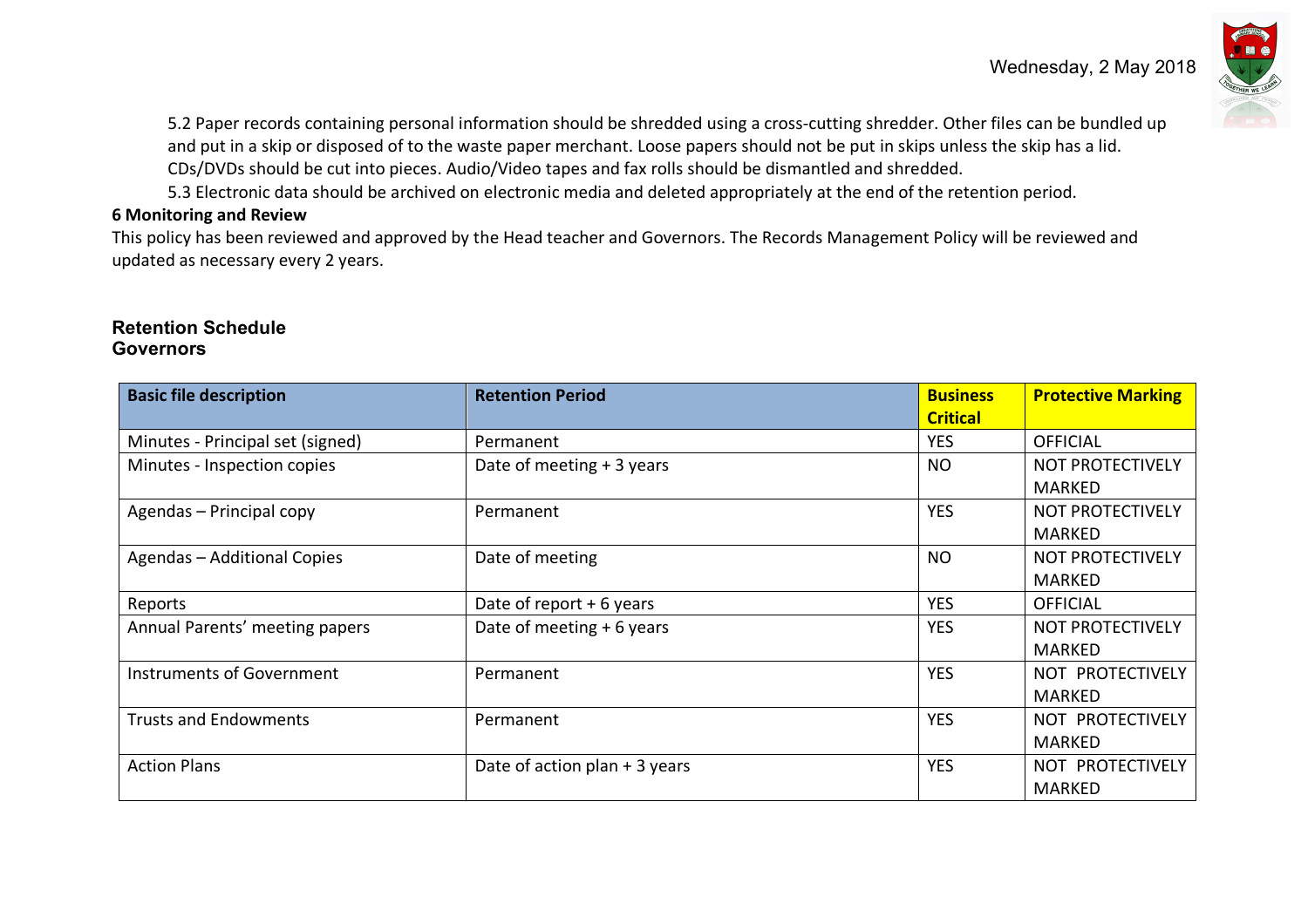

| <b>Basic file description</b>            | <b>Retention Period</b>                                      | <b>Business</b><br><b>Critical</b> | <b>Protective Marking</b> |
|------------------------------------------|--------------------------------------------------------------|------------------------------------|---------------------------|
| Policy documents                         | Expiry of policy                                             | <b>YES</b>                         | NOT PROTECTIVELY          |
|                                          | Retain in school whilst policy is operational (this includes |                                    | MARKED                    |
|                                          | if the expired policy is part of a past decision making      |                                    |                           |
|                                          | process)                                                     |                                    |                           |
| Complaints files                         | Date of resolution of complaint + 6 years then review for    | <b>YES</b>                         | <b>OFFICIAL SENSITIVE</b> |
|                                          | further retention in the case of contentious disputes        |                                    |                           |
| Annual Reports required by the           | Date of report + 10 years                                    | <b>YES</b>                         | NOT PROTECTIVELY          |
| Department for Education and Skills      |                                                              |                                    | MARKED                    |
| Proposals for schools to become, or be   | Current year + 3 years                                       | <b>YES</b>                         | NOT PROTECTIVELY          |
| established as Specialist Status schools |                                                              |                                    | MARKED                    |

#### **Management**

| <b>Basic file description</b>                                         | <b>Retention Period</b>    | <b>Business</b> | <b>Protective Marking</b> |
|-----------------------------------------------------------------------|----------------------------|-----------------|---------------------------|
|                                                                       |                            | <b>Critical</b> |                           |
| Log Books                                                             | Date of last entry in the  | Yes             | <b>NOT PROTECTIVELY</b>   |
|                                                                       | book $+6$ years            |                 | <b>MARKED</b>             |
| Minutes of the Senior Management Team and other internal              | Date of meeting + 5 years  | Yes             | <b>OFFICIAL</b>           |
| administrative bodies                                                 |                            |                 |                           |
| Reports made by the Head Teacher or the management team               | Date of report $+3$ years  | Yes             | <b>OFFICIAL</b>           |
| Records created by Head Teachers, Deputy Head Teachers, Heads of Year | Closure of file $+6$ years | Yes             | <b>OFFICIAL</b>           |
| and other members of staff with administrative responsibilities       |                            |                 |                           |
| Correspondence created by Head Teachers, Deputy Head Teachers,        | Date of correspondence +   | Yes             | <b>OFFICIAL</b>           |
| Heads of Year and other members of staff with administrative          | 3 years                    |                 |                           |
| responsibilities                                                      |                            |                 |                           |
| Professional development plans                                        | Closure $+6$ years         | Yes             | <b>NOT PROTECTIVELY</b>   |
|                                                                       |                            |                 | MARKED                    |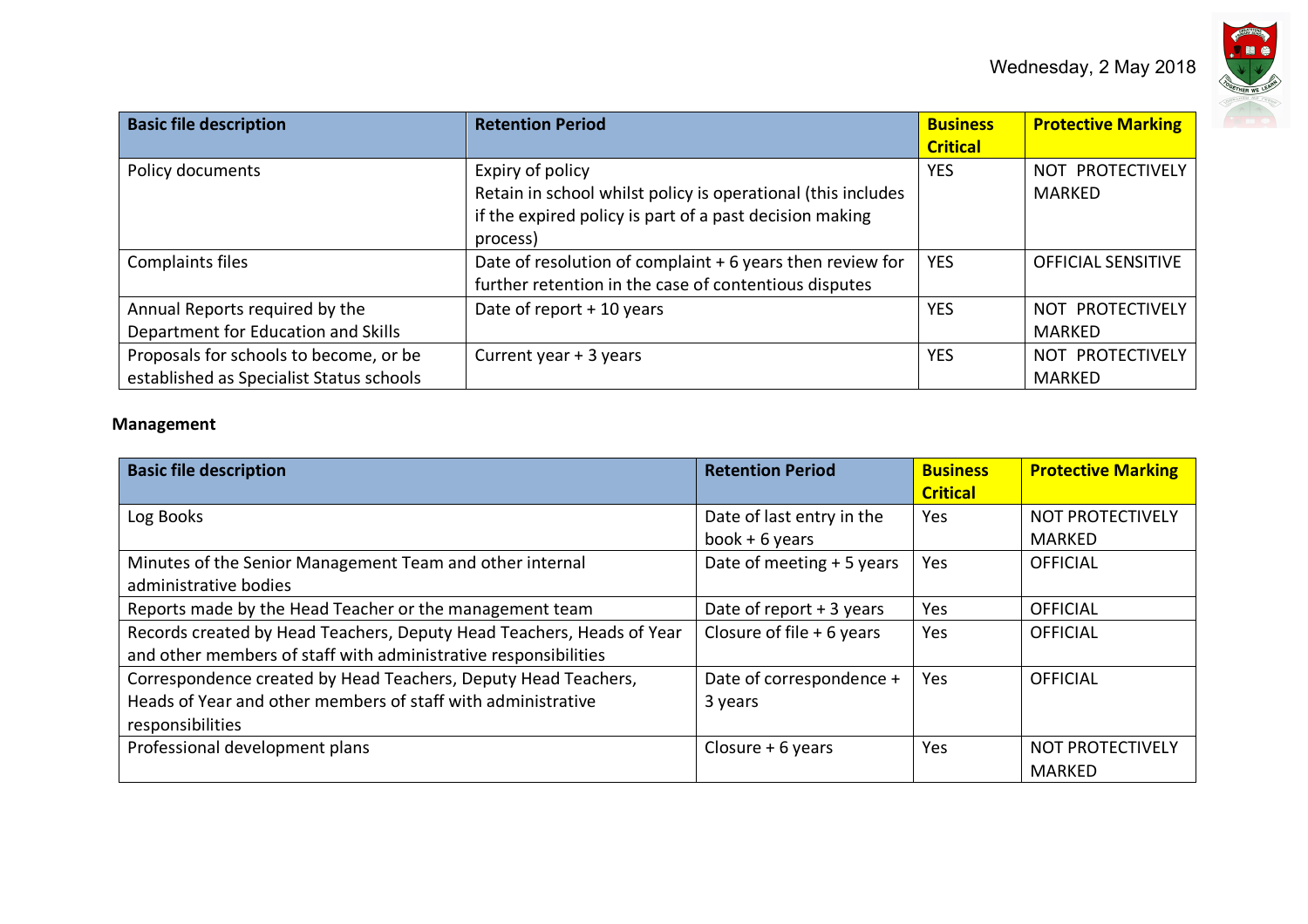

| <b>Basic file description</b>                                           | <b>Retention Period</b>           | <b>Business</b><br><b>Critical</b> | <b>Protective Marking</b>         |
|-------------------------------------------------------------------------|-----------------------------------|------------------------------------|-----------------------------------|
| School development plans                                                | Closure $+6$ years then<br>review | Yes                                | NOT PROTECTIVELY<br><b>MARKED</b> |
| Admissions - if the admission is successful                             | Admission $+1$ year               | Yes                                | <b>OFFICIAL SENSITIVE</b>         |
| Admissions $-$ if the appeal is unsuccessful                            | Resolution of case $+1$<br>vear   | Yes                                | <b>OFFICIAL SENSITIVE</b>         |
| Admissions - Secondary Schools - Casual                                 | Current year + 1 year             | <b>Yes</b>                         | <b>OFFICIAL SENSITIVE</b>         |
| Proofs of address supplied by parents as part of the admissions process | Current year + 1 year             | Yes                                | <b>OFFICIAL SENSITIVE</b>         |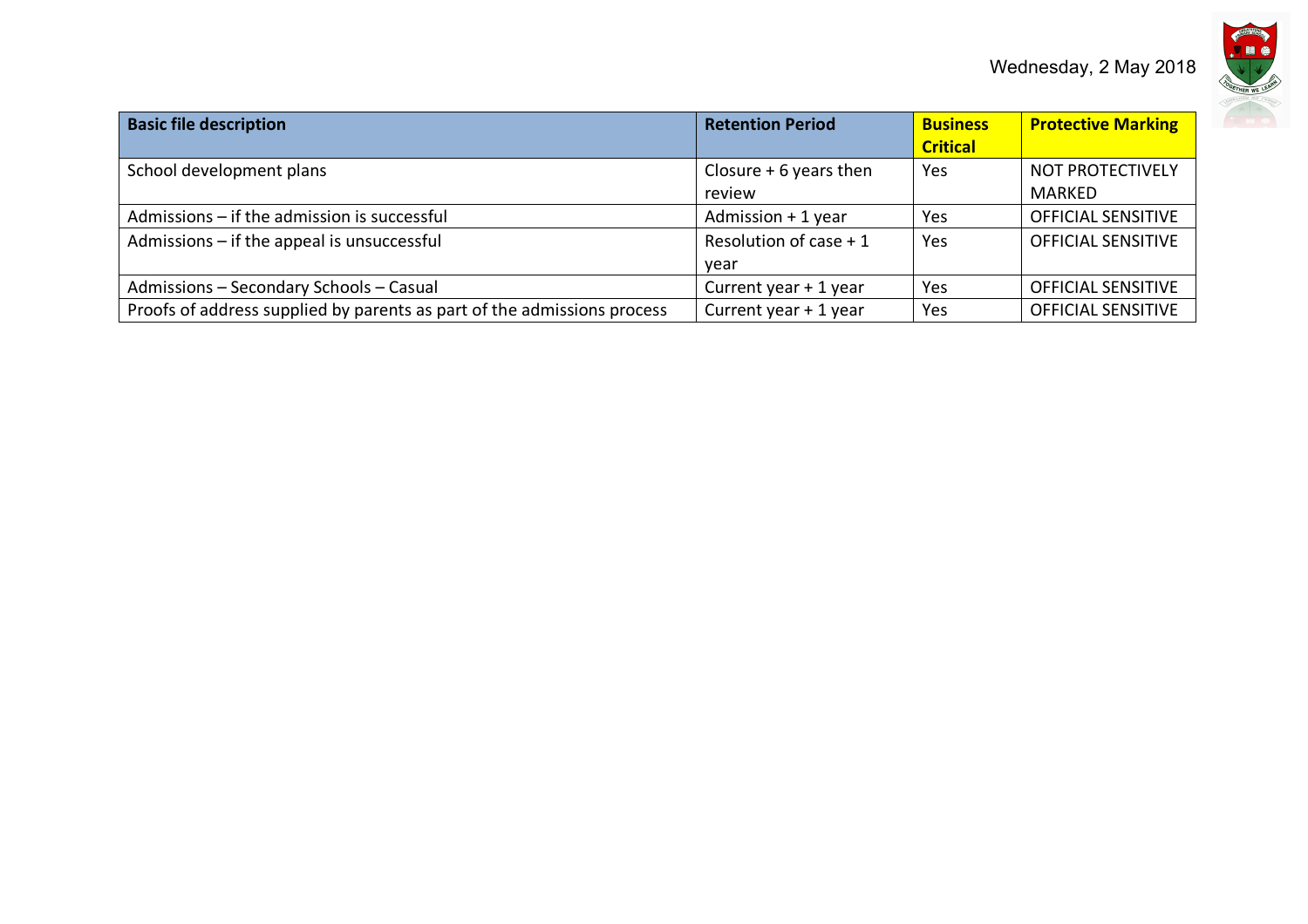

# **Pupils**

| <b>Basic file description</b>                | <b>Retention Period</b>                               | <b>Business</b><br><b>Critical</b> | <b>Protective</b><br><b>Marking</b> |
|----------------------------------------------|-------------------------------------------------------|------------------------------------|-------------------------------------|
| <b>Admission Registers</b>                   | Permanent                                             | Yes                                | <b>OFFICIAL</b>                     |
|                                              |                                                       |                                    | <b>SENSITIVE</b>                    |
| Attendance registers                         | Date of register + 3 years                            | Yes                                | <b>OFFICIAL</b>                     |
|                                              |                                                       |                                    | <b>SENSITIVE</b>                    |
| Pupil record cards - Primary                 | Retain for the time which the pupil remains at the    | Yes                                | <b>OFFICIAL</b>                     |
|                                              | <b>Primary School</b>                                 |                                    | <b>SENSITIVE</b>                    |
|                                              | Transfer to the Secondary School (or other Primary    |                                    |                                     |
|                                              | School) when the child leaves the school <sup>1</sup> |                                    |                                     |
| Pupil record cards - Secondary               | DOB of the pupil + 25 years <sup>1</sup>              | Yes                                | <b>OFFICIAL</b>                     |
|                                              |                                                       |                                    | <b>SENSITIVE</b>                    |
| <b>Pupil Files - Primary</b>                 | Retain for the time which the pupil remains at the    | Yes                                | <b>OFFICIAL</b>                     |
|                                              | <b>Primary School</b>                                 |                                    | <b>SENSITIVE</b>                    |
|                                              | Transfer to the Secondary School (or other Primary    |                                    |                                     |
|                                              | School) when the child leaves the school <sup>1</sup> |                                    |                                     |
| Pupil Files - Secondary                      | DOB of the pupil + 25 years <sup>1</sup>              | Yes                                | <b>OFFICIAL</b>                     |
|                                              |                                                       |                                    | <b>SENSITIVE</b>                    |
| Special Educational Needs files, reviews and | DOB of the pupil + 25 year <sup>1</sup>               | Yes                                | <b>OFFICIAL</b>                     |
| <b>Individual Education Plans</b>            |                                                       |                                    | <b>SENSITIVE</b>                    |
| Letters authorising absence                  | Date of absence + 2 years                             | Yes                                | <b>OFFICIAL</b>                     |
|                                              |                                                       |                                    | <b>SENSITIVE</b>                    |
| Absence books                                | Current year + 6 years                                | Yes                                | <b>OFFICIAL</b>                     |
|                                              |                                                       |                                    | <b>SENSITIVE</b>                    |

 $<sup>1</sup>$  In the case of exclusion it may be appropriate to transfer the record to the Behaviour Service</sup>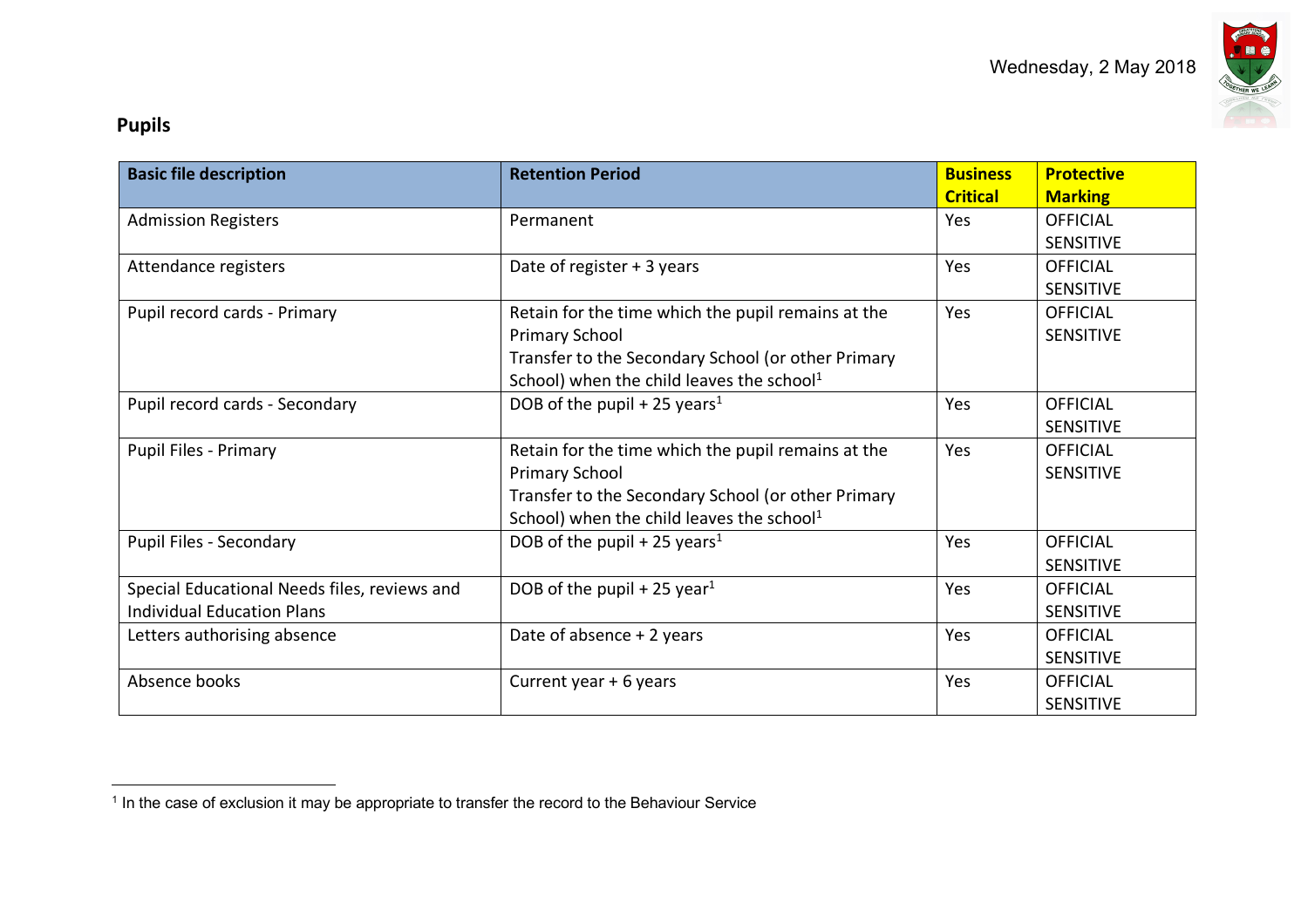

| <b>Basic file description</b>                | <b>Retention Period</b>                                     | <b>Business</b> | <b>Protective</b>   |
|----------------------------------------------|-------------------------------------------------------------|-----------------|---------------------|
|                                              |                                                             | <b>Critical</b> | <b>Marking</b>      |
| <b>Examination results - Public</b>          | Year of examinations + 6 years <sup>2</sup>                 | <b>No</b>       | <b>NOT</b>          |
|                                              |                                                             |                 | <b>PROTECTIVELY</b> |
|                                              |                                                             |                 | <b>MARKED</b>       |
| Examination results - Internal examination   | Current year + 5 years                                      | No              | <b>NOT</b>          |
| results                                      | If these records are retained on the pupil file or in their |                 | <b>PROTECTIVELY</b> |
|                                              | National Record of Achievement they need only be            |                 | <b>MARKED</b>       |
|                                              | kept for as long as operationally necessary                 |                 |                     |
| Any other records created in the course of   | Current year + 3 years then review                          | Yes             | <b>OFFICIAL</b>     |
| contact with pupils                          |                                                             |                 | <b>SENSITIVE</b>    |
| Statement maintained under The Education Act | $DOB + 30 years$                                            | Yes             | <b>OFFICIAL</b>     |
| 1996 - Section 324                           | Unless legal action is pending                              |                 | <b>SENSITIVE</b>    |
| Proposed statement or amended statement      | $DOB + 30 years$                                            | Yes             | <b>OFFICIAL</b>     |
|                                              | Unless legal action is pending                              |                 | <b>SENSITIVE</b>    |
| Advice and information to parents regarding  | Closure + 12 years                                          | <b>No</b>       | <b>OFFICIAL</b>     |
| educational needs                            | Unless legal action is pending                              |                 | <b>SENSITIVE</b>    |
| <b>Accessibility Strategy</b>                | Closure + 12 years                                          | Yes             | <b>OFFICIAL</b>     |
|                                              | Unless legal action is pending                              |                 | <b>SENSITIVE</b>    |
| <b>Pupil SEN Files</b>                       | DOB of pupil + 25 years then review unless legal action     | Yes             | <b>OFFICIAL</b>     |
|                                              | is pending. If so, it may be appropriate to add an          |                 | <b>SENSITIVE</b>    |
|                                              | additional retention period.                                |                 |                     |
|                                              |                                                             |                 |                     |
| Parental permission slips for school trips - | Conclusion of the trip                                      | Yes             | <b>OFFICIAL</b>     |
| where there has been no major incident       |                                                             |                 | SENSITIVE           |

 $2$  Any certificates left unclaimed should be returned to the appropriate Examination Board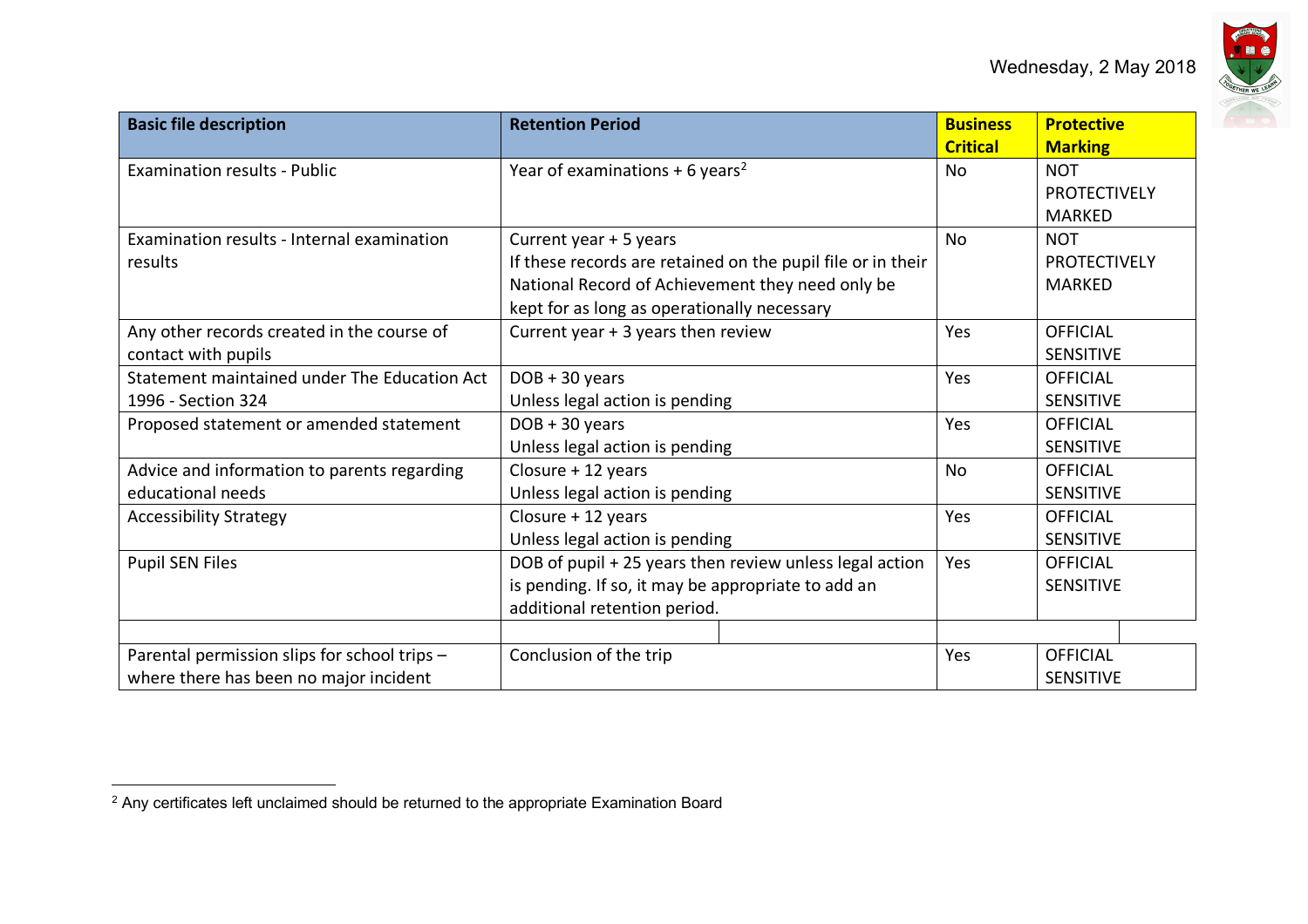

| <b>Basic file description</b>                                                                                                        | <b>Retention Period</b>                                                                                                                                                                  | <b>Business</b><br><b>Critical</b> | <b>Protective</b><br><b>Marking</b> |
|--------------------------------------------------------------------------------------------------------------------------------------|------------------------------------------------------------------------------------------------------------------------------------------------------------------------------------------|------------------------------------|-------------------------------------|
| Parental permission slips for school trips -<br>where there has been a major incident                                                | DOB of the pupil involved in the incident +25 years<br>The permission slips for all pupils on the trip need to<br>be retained to show that the rules had been followed<br>for all pupils | Yes.                               | <b>OFFICIAL</b><br><b>SENSITIVE</b> |
| All records relating to the organization of school<br>residential trips                                                              | Date of the residential visit $+$ a minimum of 6 years<br>then review                                                                                                                    | Yes                                | OFFICIAL<br><b>SENSITIVE</b>        |
| Primary Schools Records created by schools to<br>obtain approval to run an Educational Visit<br>outside the Classroom <sup>3</sup>   | Date of visit + 14 years <sup>4</sup>                                                                                                                                                    | Yes                                | <b>OFFICIAL</b><br><b>SENSITIVE</b> |
| Secondary Schools Records created by schools<br>to obtain approval to run an Educational Visit<br>outside the Classroom <sup>3</sup> | Date of visit + 10 years <sup>4</sup>                                                                                                                                                    | <b>Yes</b>                         | <b>OFFICIAL</b><br><b>SENSITIVE</b> |
| <b>Walking Bus registers</b>                                                                                                         | Date of register + 3 years <sup>5</sup>                                                                                                                                                  | Yes                                | <b>OFFICIAL</b><br><b>SENSITIVE</b> |

 $3$  including GOF1 and GOF2 and data entered on the e-go system

 $4$  This retention period has been set in agreement with the Safeguarding Children's Officer

<sup>&</sup>lt;sup>5</sup> This takes into account the fact that if there is an incident requiring an accident report the register will be submitted with the accident report and kept for the period of time required for accident reporting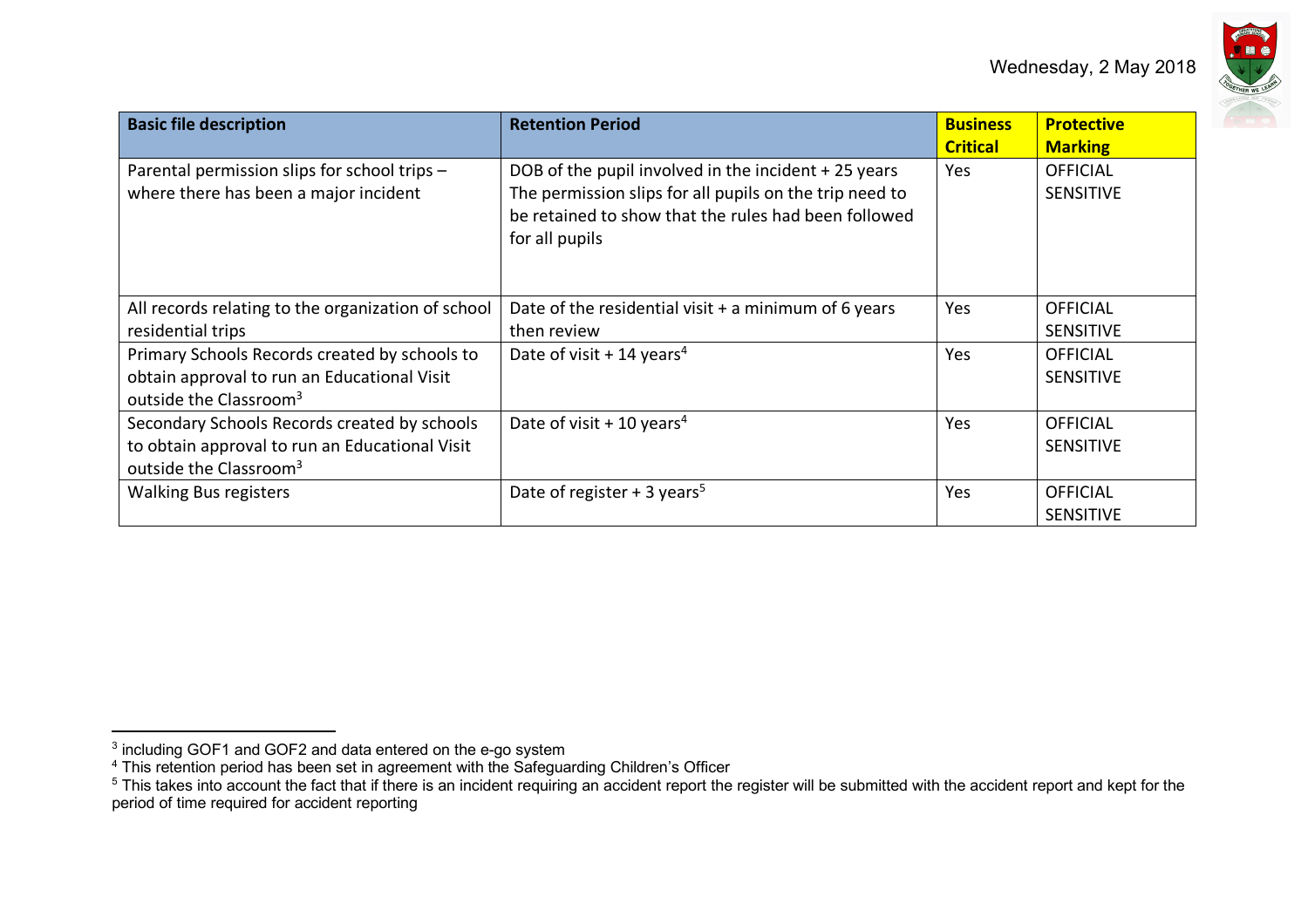

## **Alternative Curriculum**

| <b>Basic file description</b>                                          | <b>Retention Period</b> | <b>Business</b><br><b>Critical</b> | <b>Protective Marking</b> |
|------------------------------------------------------------------------|-------------------------|------------------------------------|---------------------------|
| Curriculum development                                                 | Current year $+6$       | No                                 | <b>NOT PROTECTIVELY</b>   |
|                                                                        | vears                   |                                    | <b>MARKED</b>             |
| Curriculum returns                                                     | Current year $+3$       | <b>No</b>                          | <b>NOT PROTECTIVELY</b>   |
|                                                                        | years                   |                                    | <b>MARKED</b>             |
| School syllabus                                                        | Current year then       | No                                 | <b>NOT PROTECTIVELY</b>   |
|                                                                        | review                  |                                    | <b>MARKED</b>             |
| Schemes of work                                                        | Current year then       | No                                 | <b>NOT PROTECTIVELY</b>   |
|                                                                        | review                  |                                    | <b>MARKED</b>             |
| Timetable                                                              | Current year then       | <b>No</b>                          | <b>NOT PROTECTIVELY</b>   |
|                                                                        | review                  |                                    | <b>MARKED</b>             |
| Class record books                                                     | Current year then       | <b>No</b>                          | <b>NOT PROTECTIVELY</b>   |
|                                                                        | review                  |                                    | <b>MARKED</b>             |
| Mark Books                                                             | Current year then       | No                                 | <b>NOT PROTECTIVELY</b>   |
|                                                                        | review                  |                                    | <b>MARKED</b>             |
| Record of homework set                                                 | Current year then       | <b>No</b>                          | <b>NOT PROTECTIVELY</b>   |
|                                                                        | review                  |                                    | <b>MARKED</b>             |
| Pupils' work                                                           | Current year then       | <b>No</b>                          | <b>NOT PROTECTIVELY</b>   |
|                                                                        | review                  |                                    | <b>MARKED</b>             |
| SATS records including examination results. Exam papers should only be | Current year $+6$       | Yes                                | <b>OFFICIAL SENSITIVE</b> |
| retained if they are required to evidence the results                  | years                   |                                    |                           |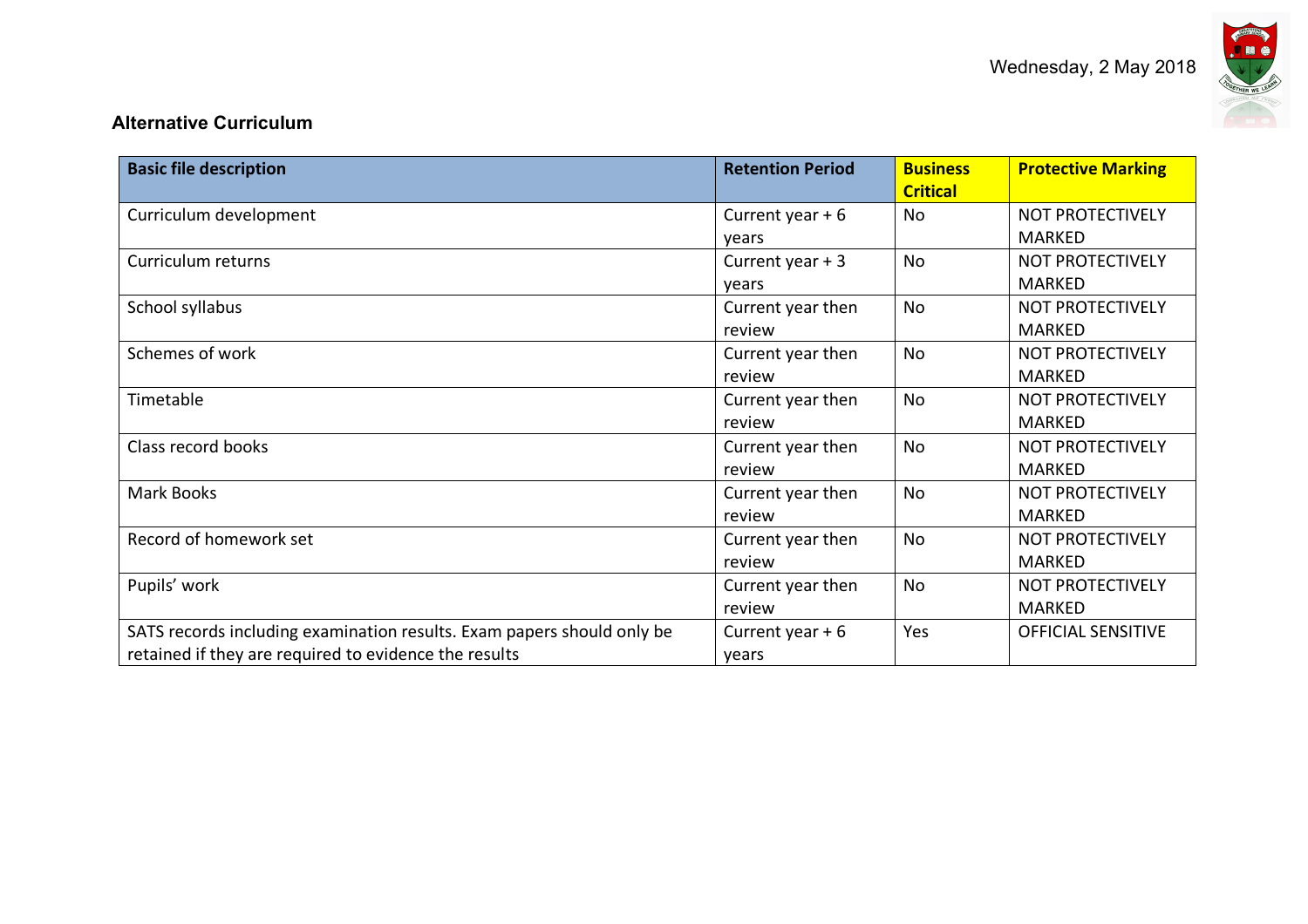

# **Personnel Records Held in Schools**

| <b>Basic file description</b> | <b>Statutory Provisions</b>                                                                        | <b>Retention Period</b>              | <b>Business</b> | <b>Protective</b> |
|-------------------------------|----------------------------------------------------------------------------------------------------|--------------------------------------|-----------------|-------------------|
|                               |                                                                                                    |                                      | <b>Critical</b> | <b>Marking</b>    |
| Timesheets, sick pay          | <b>Financial Regulations</b>                                                                       | Current year + 6 years               | Yes             | <b>OFFICIAL</b>   |
|                               |                                                                                                    |                                      |                 | <b>SENSITIVE</b>  |
| <b>Staff Personal files</b>   |                                                                                                    | Termination + 7 years <sup>6</sup>   | Yes             | <b>OFFICIAL</b>   |
|                               |                                                                                                    |                                      |                 | <b>SENSITIVE</b>  |
| Interview notes and           |                                                                                                    | Date of interview + 6 months         | Yes             | <b>OFFICIAL</b>   |
| recruitment records           |                                                                                                    |                                      |                 | <b>SENSITIVE</b>  |
| Pre-employment vetting        | DBS guidelines                                                                                     | Date of check + 6 months             | Yes             | <b>OFFICIAL</b>   |
| information (including DBS    |                                                                                                    |                                      |                 | <b>SENSITIVE</b>  |
| checks)                       |                                                                                                    |                                      |                 |                   |
|                               | Please note that schools must not keep copies of the documents which are checked for DBS purposes. |                                      |                 |                   |
| Right to Work in the UK       | https://www.gov.uk/check-job-applicant-                                                            | Termination of employment + 2        | Yes             | <b>OFFICIAL</b>   |
| checks                        | right-to-work                                                                                      | vears                                |                 | <b>SENSITIVE</b>  |
| Disciplinary proceedings:     |                                                                                                    | Take advice from Personnel if the    | Yes             | <b>OFFICIAL</b>   |
| case not found                |                                                                                                    | proceedings were child protection    |                 | <b>SENSITIVE</b>  |
|                               |                                                                                                    | related otherwise destroy            |                 |                   |
|                               |                                                                                                    | immediately at the conclusion of the |                 |                   |
|                               |                                                                                                    | case                                 |                 |                   |
| Disciplinary proceedings:     |                                                                                                    | Date of warning + 12 months $^7$     | Yes             | <b>OFFICIAL</b>   |
| written warning - level two   |                                                                                                    |                                      |                 | <b>SENSITIVE</b>  |

 $6$  These files should be subject to KCC's open file policy where the employees are employed by Kent County Council as the Local Authority

 $<sup>7</sup>$  If this information has been added to an individual's personnel file, it must be weeded from the file once the retention period has elapsed</sup>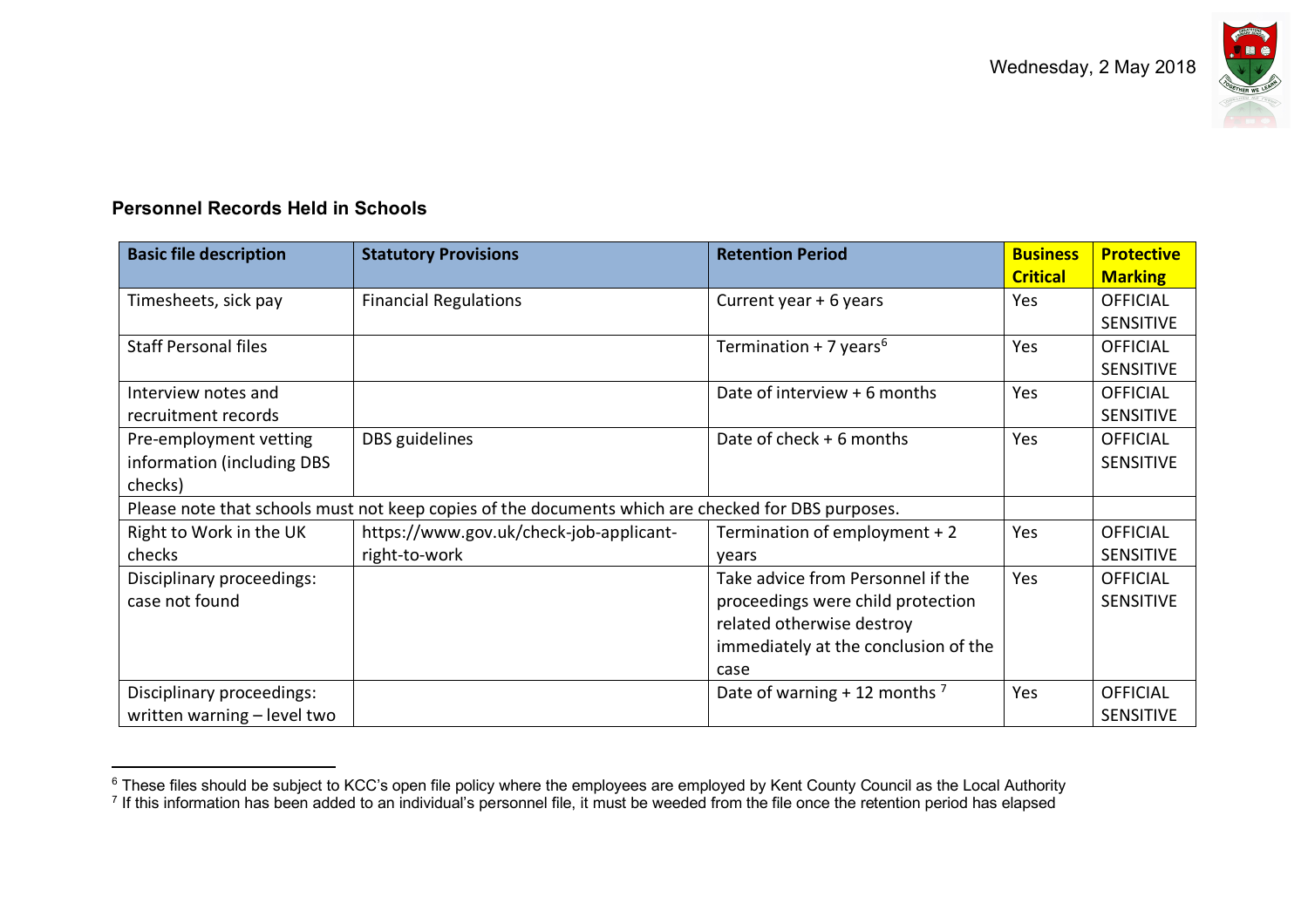

| <b>Basic file description</b> | <b>Statutory Provisions</b>              | <b>Retention Period</b>                  | <b>Business</b> | <b>Protective</b> |
|-------------------------------|------------------------------------------|------------------------------------------|-----------------|-------------------|
|                               |                                          |                                          | <b>Critical</b> | <b>Marking</b>    |
| Disciplinary proceedings:     |                                          | Date of warning + 6 months <sup>7</sup>  | Yes             | <b>OFFICIAL</b>   |
| written warning - level one   |                                          |                                          |                 | <b>SENSITIVE</b>  |
| Disciplinary proceedings:     |                                          | Date of warning + 6 months <sup>7</sup>  | Yes             | <b>OFFICIAL</b>   |
| oral warning                  |                                          |                                          |                 | <b>SENSITIVE</b>  |
| Disciplinary proceedings:     |                                          | Date of warning + 18 months <sup>7</sup> | Yes             | <b>OFFICIAL</b>   |
| final warning                 |                                          |                                          |                 | <b>SENSITIVE</b>  |
| Records relating to           |                                          | Date of incident + 12 years $8$          | Yes             | <b>OFFICIAL</b>   |
| accident/injury at work       |                                          |                                          |                 | <b>SENSITIVE</b>  |
| Annual appraisal or           |                                          | Current year + 5 years                   | Yes             | <b>OFFICIAL</b>   |
| assessment records            |                                          |                                          |                 | <b>SENSITIVE</b>  |
| Salary cards                  |                                          | Last date of employment + 85 years       | Yes             | <b>OFFICIAL</b>   |
|                               |                                          |                                          |                 | <b>SENSITIVE</b>  |
| Maternity pay records         | <b>Statutory Maternity Pay (General)</b> | Current year + 3yrs                      | Yes             | <b>OFFICIAL</b>   |
|                               | Regulations 1986 (SI 1986/1960), revised |                                          |                 | <b>SENSITIVE</b>  |
|                               | 1999 (SI 1999/567)                       |                                          |                 |                   |
| Records held under            |                                          | Current year + 6 years                   | Yes             | <b>OFFICIAL</b>   |
| <b>Retirement Benefits</b>    |                                          |                                          |                 | <b>SENSITIVE</b>  |
| <b>Schemes (Information</b>   |                                          |                                          |                 |                   |
| Powers) Regulations 1995      |                                          |                                          |                 |                   |
| Proofs of identity collected  |                                          | Where possible these should be           | Yes             | <b>OFFICIAL</b>   |
| as part of the process of     |                                          | checked and a note kept of what          |                 | <b>SENSITIVE</b>  |
| checking "portable"           |                                          | was seen and what has been               |                 |                   |
| enhanced DBS disclosure       |                                          | checked. If it is felt necessary to      |                 |                   |
|                               |                                          | keep copy documentation then this        |                 |                   |
|                               |                                          | should be placed on the member of        |                 |                   |
|                               |                                          | staff's personal file.                   |                 |                   |

 $8$  In the case of serious accidents a further retention period will need to be applied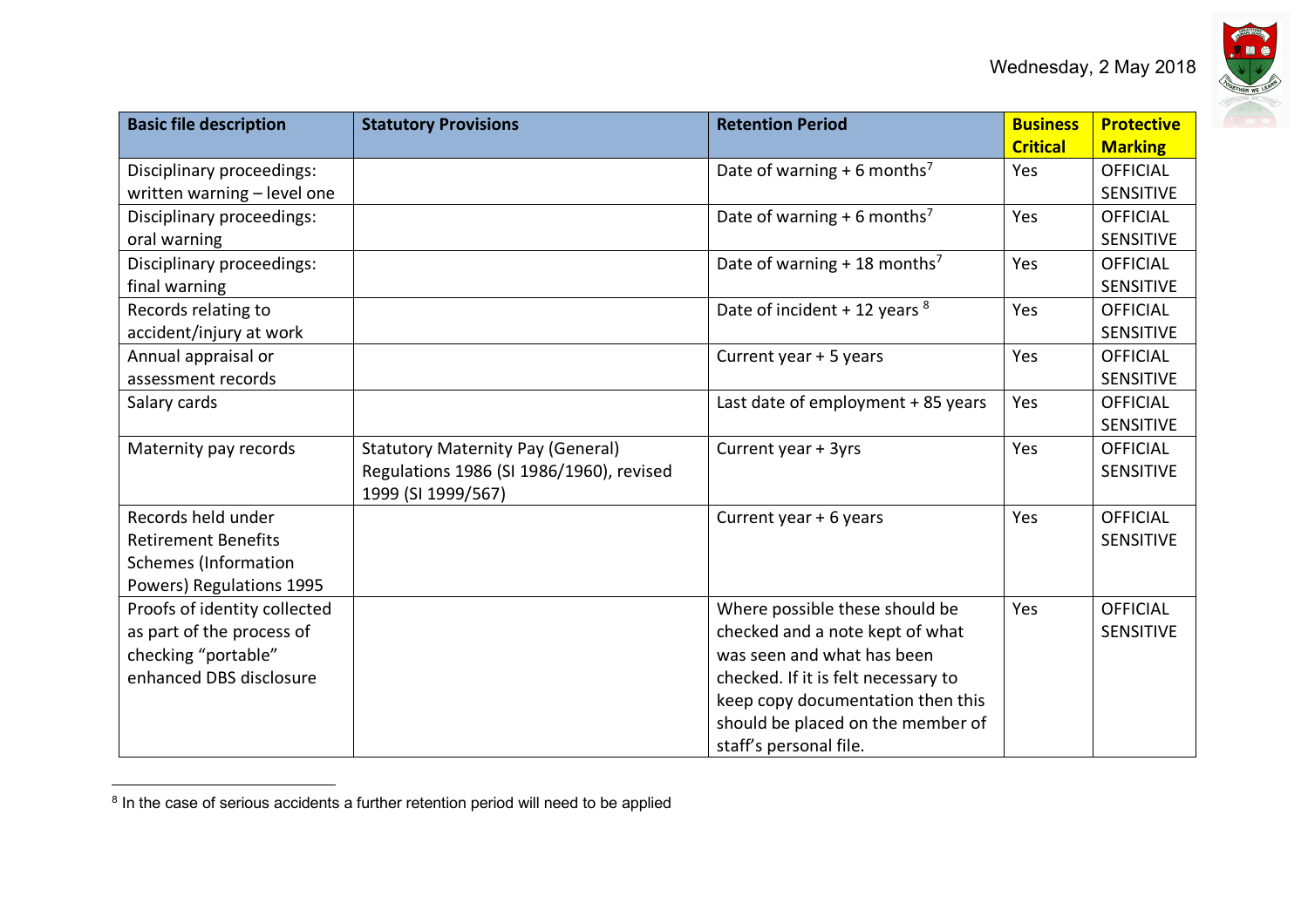

| <b>Basic file description</b>                                                                              | <b>Statutory Provisions</b>                                                                                                                                                                                                    | <b>Retention Period</b>                                                                                                                   | <b>Business</b><br><b>Critical</b> | <b>Protective</b><br><b>Marking</b> |
|------------------------------------------------------------------------------------------------------------|--------------------------------------------------------------------------------------------------------------------------------------------------------------------------------------------------------------------------------|-------------------------------------------------------------------------------------------------------------------------------------------|------------------------------------|-------------------------------------|
| Records of allegations about<br>workers who have been<br>investigated and found to<br>be without substance | <b>Information Commissioner Code of Practice:</b><br>Employment Records 2002 - "Child<br><b>Protection Procedures for Managing</b><br>Allegations Against Staff within Schools and<br>Education Services" (September 2008) p17 | These records should not normally<br>be retained once an investigation<br>has been completed <sup>9</sup> .                               | Yes                                | <b>OFFICIAL</b><br><b>SENSITIVE</b> |
| Outcome of an allegation<br>made against a staff<br>member                                                 | Safeguarding Children in Education<br>Guidelines: Dealing with Allegations of<br>Abuse against Teachers and Other Staff<br>Safeguarding Children in Education and<br>Safer Recruitment 2007 Para 5.1                           | Until the person has reached normal<br>retirement age or for a period of 10<br>years from the date of the allegation<br>if that is longer | Yes                                | OFFICIAL<br><b>SENSITIVE</b>        |

# **Health and Safety**

| <b>Basic file description</b> | <b>Statutory Provisions</b>           | <b>Retention Period</b>          | <b>Business</b> | <b>Protective</b> |
|-------------------------------|---------------------------------------|----------------------------------|-----------------|-------------------|
|                               |                                       |                                  | <b>Critical</b> | <b>Marking</b>    |
| <b>Accessibility Plans</b>    | <b>Disability Discrimination Act</b>  | Current year + 6 years           | Yes             | <b>OFFICIAL</b>   |
|                               | 1995                                  |                                  |                 | <b>SENSITIVE</b>  |
| Accident Reporting - Children | Social Security (Claims and           | Date of birth $+$ 22 years where | Yes             | <b>OFFICIAL</b>   |
|                               | Payments) Regulations 1979            | the injured person is a minor at |                 | <b>SENSITIVE</b>  |
|                               | Regulation 25.                        | the time of the accident         |                 |                   |
|                               | <b>Social Security Administration</b> |                                  |                 |                   |
|                               | Act 1992 Section 8.                   |                                  |                 |                   |
|                               | Limitation Act 1980                   |                                  |                 |                   |

<sup>&</sup>lt;sup>9</sup> There are some exceptions to this where for its own protection the employer has to keep a limited record that an allegation was received and investigated, for example where the allegation relates to abuse and the worker is employed to work with children or other vulnerable adults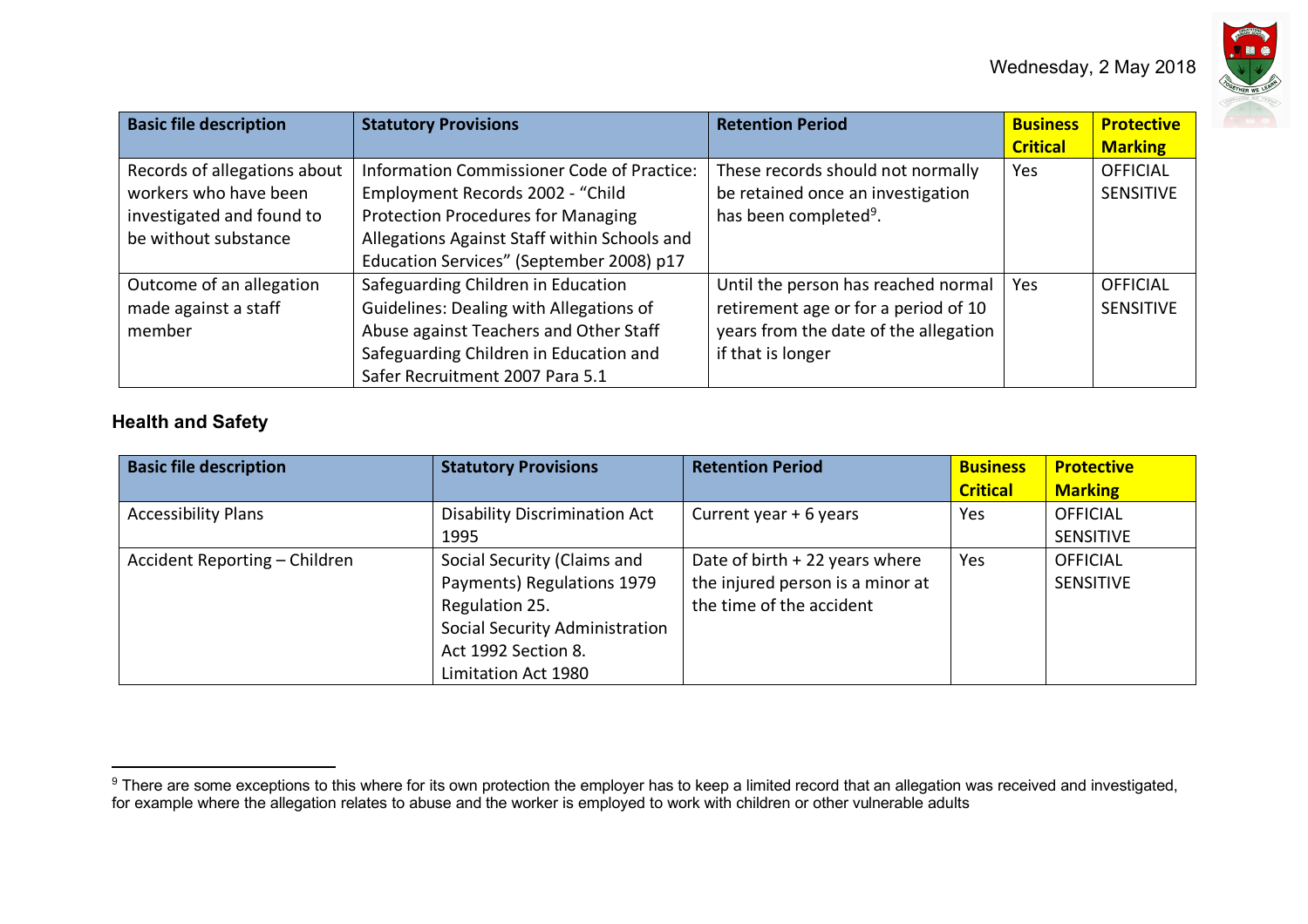

| <b>Basic file description</b>                                                                                      | <b>Statutory Provisions</b>                                                                                                                                        | <b>Retention Period</b>                                                                                | <b>Business</b><br><b>Critical</b> | <b>Protective</b><br><b>Marking</b>                |
|--------------------------------------------------------------------------------------------------------------------|--------------------------------------------------------------------------------------------------------------------------------------------------------------------|--------------------------------------------------------------------------------------------------------|------------------------------------|----------------------------------------------------|
| Accident Reporting - Adults                                                                                        | Social Security (Claims and<br>Payments) Regulations 1979<br>Regulation 25.<br><b>Social Security Administration</b><br>Act 1992 Section 8.<br>Limitation Act 1980 | Date of the accident + 4 years<br>where the injured person is an<br>adult at the time of the accident; | Yes                                | <b>OFFICIAL</b><br><b>SENSITIVE</b>                |
| <b>COSHH Risk Assessments</b>                                                                                      |                                                                                                                                                                    | Date of creation + 40 years                                                                            | Yes                                | <b>NOT</b><br><b>PROTECTIVELY</b><br><b>MARKED</b> |
| Incident reports                                                                                                   |                                                                                                                                                                    | Current year + 20 years                                                                                | Yes                                | <b>OFFICIAL</b><br><b>SENSITIVE</b>                |
| <b>Policy Statements</b>                                                                                           |                                                                                                                                                                    | Date of expiry $+1$ year                                                                               | Yes                                | <b>NOT</b><br><b>PROTECTIVELY</b><br><b>MARKED</b> |
| <b>Risk Assessments</b>                                                                                            |                                                                                                                                                                    | Current year + 3 years                                                                                 | Yes                                | <b>NOT</b><br><b>PROTECTIVELY</b><br><b>MARKED</b> |
| Process of monitoring areas where<br>employees and persons are likely to<br>have become in contact with asbestos   |                                                                                                                                                                    | Last action $+40$ years                                                                                | Yes                                | <b>NOT</b><br><b>PROTECTIVELY</b><br><b>MARKED</b> |
| Process of monitoring of areas where<br>employees and persons are likely to<br>have come in contact with radiation |                                                                                                                                                                    | Last action + 50 years                                                                                 | Yes                                | <b>NOT</b><br>PROTECTIVELY<br><b>MARKED</b>        |
| Fire Precautions log books                                                                                         |                                                                                                                                                                    | Current year + 6 years                                                                                 | Yes                                | <b>NOT</b><br>PROTECTIVELY<br><b>MARKED</b>        |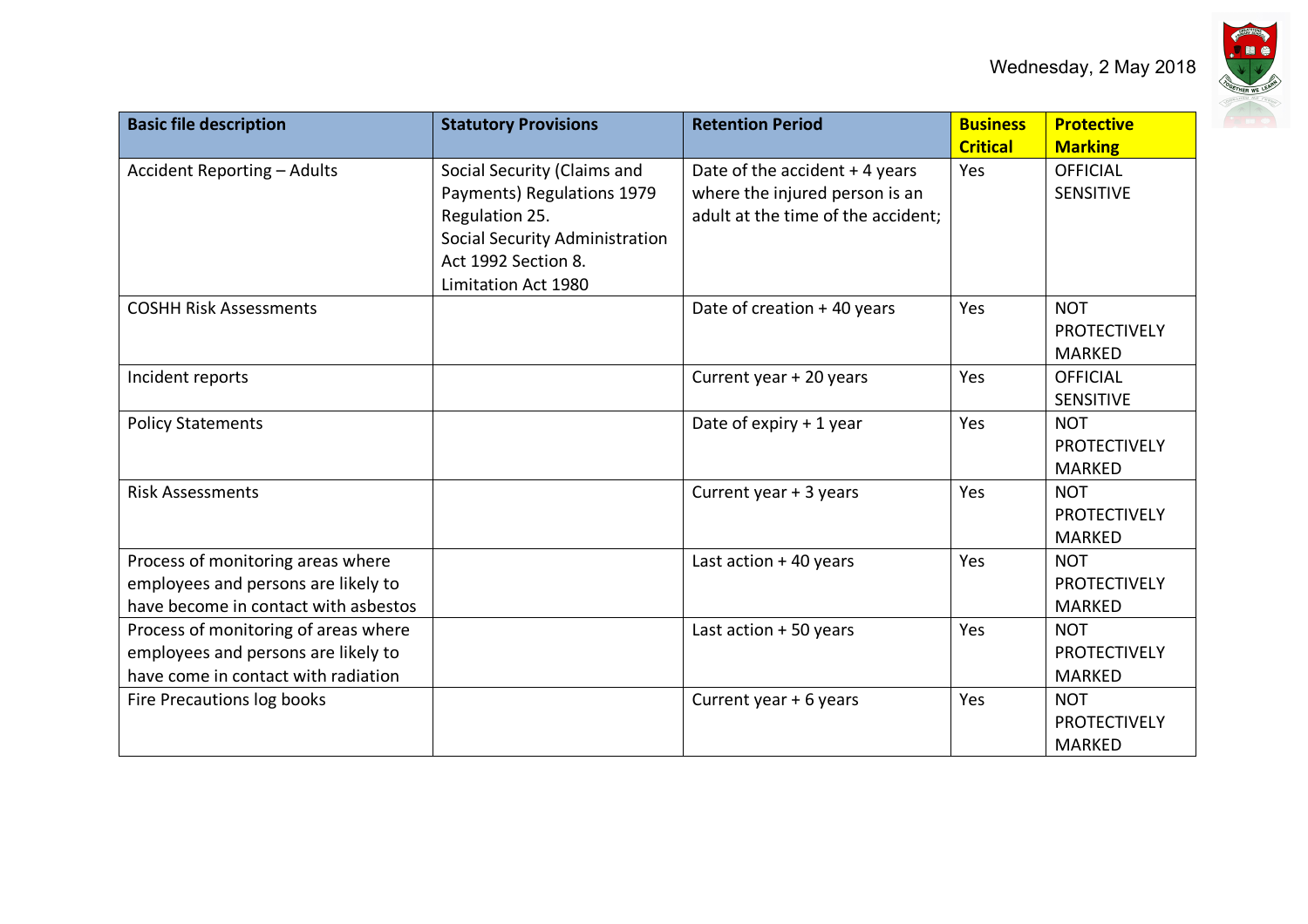



## **Administrative**

| <b>Basic file description</b>          | <b>Retention Period</b>         |     | <b>Business Critical Protective Marking</b> |
|----------------------------------------|---------------------------------|-----|---------------------------------------------|
| Employer's Liability certificate       | Closure of the school +40 years | Yes | NOT PROTECTIVELY MARKED                     |
| Inventories of equipment and furniture | Current year + 6 years          | No  | NOT PROTECTIVELY MARKED                     |
| School brochure/prospectus             | Current year + 3 years          | No  | NOT PROTECTIVELY MARKED                     |
| General file series                    | Current year + 5 years          | No  | NOT PROTECTIVELY MARKED                     |
| Circulars (staff/parents/pupils)       | Current year + 1 year           | No  | NOT PROTECTIVELY MARKED                     |
| Newsletters, ephemera                  | Current year + 1 year           | No  | NOT PROTECTIVELY MARKED                     |
| Visitors book                          | Current year + 2 years          | No  | NOT PROTECTIVELY MARKED                     |
| PTA/Old Pupils Associations            | Current year + 6 years          | No  | NOT PROTECTIVELY MARKED                     |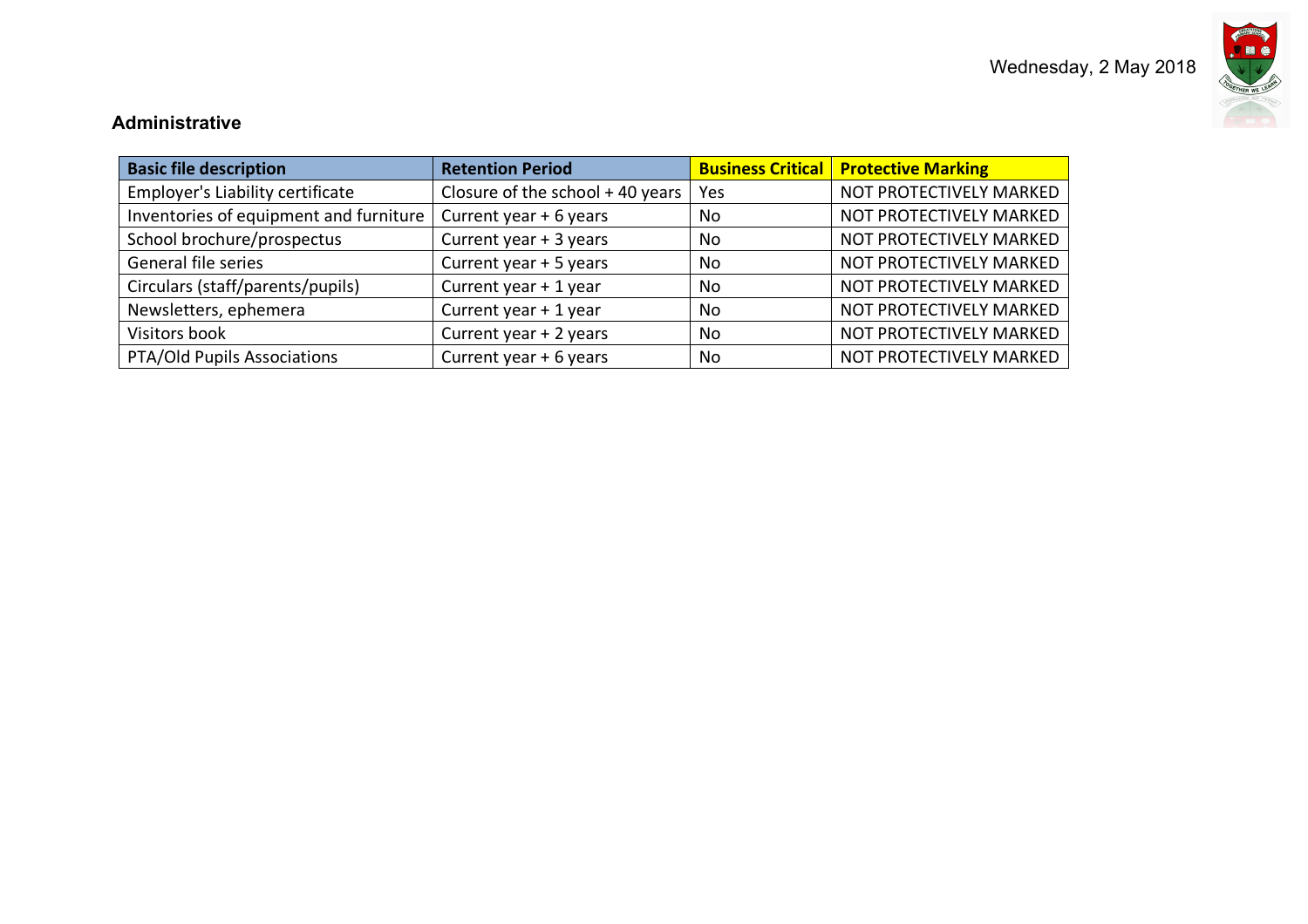

# **Financial Records Held in Schools**

| <b>Basic file description</b>                                                  | <b>Statutory Provisions</b> | <b>Retention Period</b>                                                                                         | <b>Business</b><br><b>Critical</b> | <b>Protective</b><br><b>Marking</b>                |
|--------------------------------------------------------------------------------|-----------------------------|-----------------------------------------------------------------------------------------------------------------|------------------------------------|----------------------------------------------------|
| <b>Annual Accounts</b>                                                         | Financial<br>Regulations    | Current year + 6 years                                                                                          | Yes                                | <b>NOT</b><br><b>PROTECTIVELY</b><br><b>MARKED</b> |
| Loans and grants                                                               | Financial<br>Regulations    | Date of last payment on loan + 12 years<br>then review to see whether a further<br>retention period is required | Yes                                | <b>NOT</b><br><b>PROTECTIVELY</b><br><b>MARKED</b> |
| Contracts - under seal                                                         |                             | Contract completion date + 12 years                                                                             | Yes                                | <b>NOT</b><br><b>PROTECTIVELY</b><br><b>MARKED</b> |
| Contracts - under signature                                                    |                             | Contract completion date + 6 years                                                                              | Yes                                | <b>NOT</b><br><b>PROTECTIVELY</b><br><b>MARKED</b> |
| Contracts - monitoring records                                                 |                             | Current year + 2 years                                                                                          | Yes                                | <b>NOT</b><br><b>PROTECTIVELY</b><br><b>MARKED</b> |
| Copy orders                                                                    |                             | Current year + 2 years                                                                                          | <b>No</b>                          | <b>NOT</b><br><b>PROTECTIVELY</b><br><b>MARKED</b> |
| Budget reports, budget monitoring<br>etc                                       |                             | Current year + 3 years                                                                                          | Yes                                | <b>NOT</b><br><b>PROTECTIVELY</b><br><b>MARKED</b> |
| Invoice, receipts and other records<br>covered by the Financial<br>Regulations | Financial<br>Regulations    | Current year + 6 years                                                                                          | Yes                                | <b>NOT</b><br><b>PROTECTIVELY</b><br><b>MARKED</b> |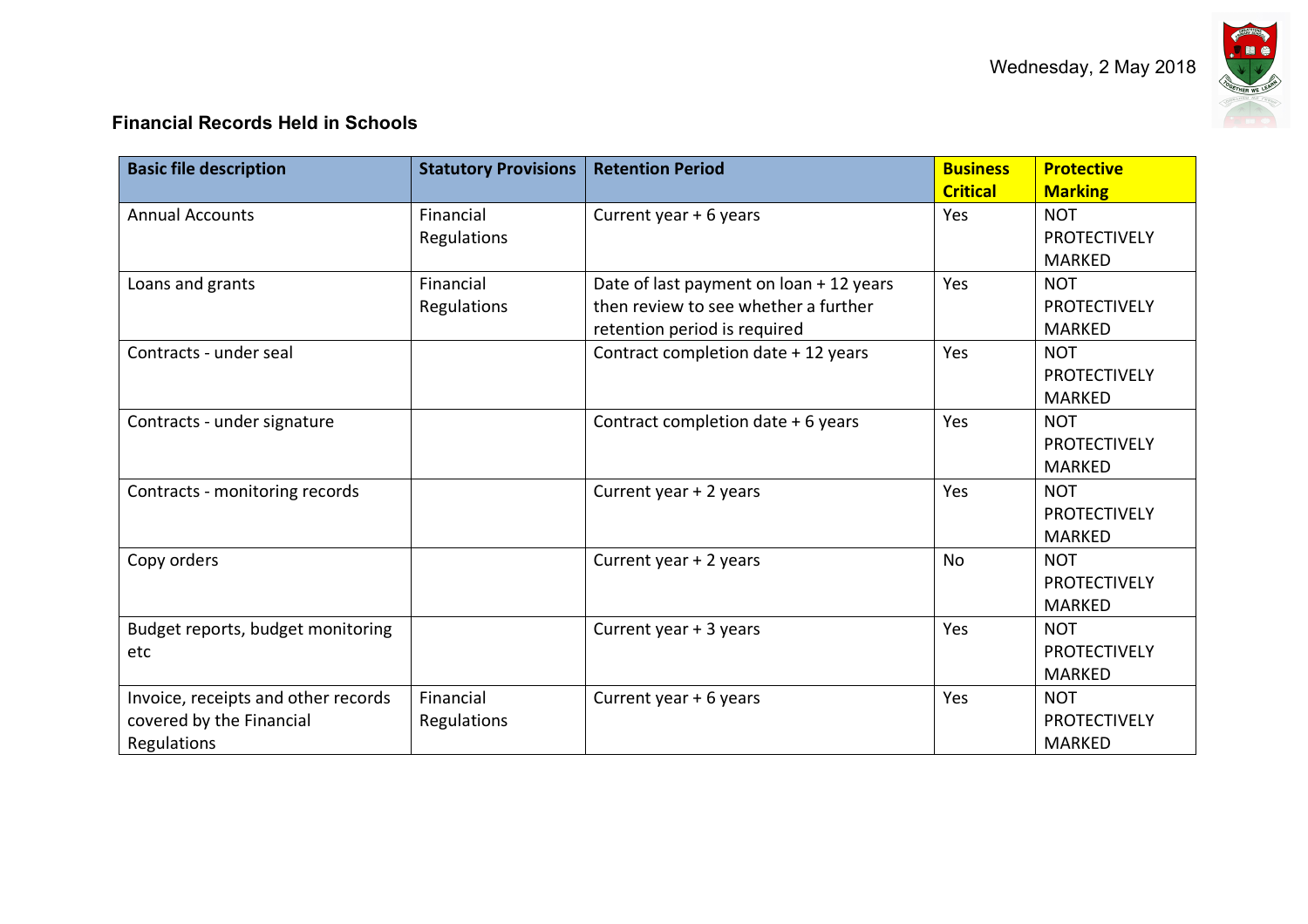

| <b>Basic file description</b>                               | <b>Statutory Provisions</b> | <b>Retention Period</b>   | <b>Business</b><br><b>Critical</b> | <b>Protective</b><br><b>Marking</b>                |
|-------------------------------------------------------------|-----------------------------|---------------------------|------------------------------------|----------------------------------------------------|
| Annual Budget and background<br>papers                      |                             | Current year + 6 years    | Yes                                | <b>NOT</b><br><b>PROTECTIVELY</b><br><b>MARKED</b> |
| Order books and requisitions                                |                             | Current year + 6 years    | Yes                                | <b>NOT</b><br><b>PROTECTIVELY</b><br><b>MARKED</b> |
| <b>Delivery Documentation</b>                               |                             | Current year + 6 years    | Yes                                | <b>NOT</b><br><b>PROTECTIVELY</b><br><b>MARKED</b> |
| Debtors' Records                                            | Limitation Act 1980         | Current year + 6 years    | Yes                                | <b>NOT</b><br><b>PROTECTIVELY</b><br><b>MARKED</b> |
| School Fund Records <sup>10</sup>                           |                             | Current year + 6 years    | Yes                                | <b>NOT</b><br><b>PROTECTIVELY</b><br><b>MARKED</b> |
| Applications for free school meals,<br>travel, uniforms etc |                             | Whilst child is at school | <b>No</b>                          | <b>NOT</b><br><b>PROTECTIVELY</b><br><b>MARKED</b> |
| Student grant applications                                  |                             | Current year + 3 years    | Yes                                | <b>NOT</b><br><b>PROTECTIVELY</b><br><b>MARKED</b> |
| Free school meals registers                                 | Financial<br>Regulations    | Current year + 6 years    | Yes                                | <b>NOT</b><br><b>PROTECTIVELY</b><br><b>MARKED</b> |

<sup>&</sup>lt;sup>10</sup> including cheque books, paying in books, ledgers, invoices, receipts, bank statements, school journey books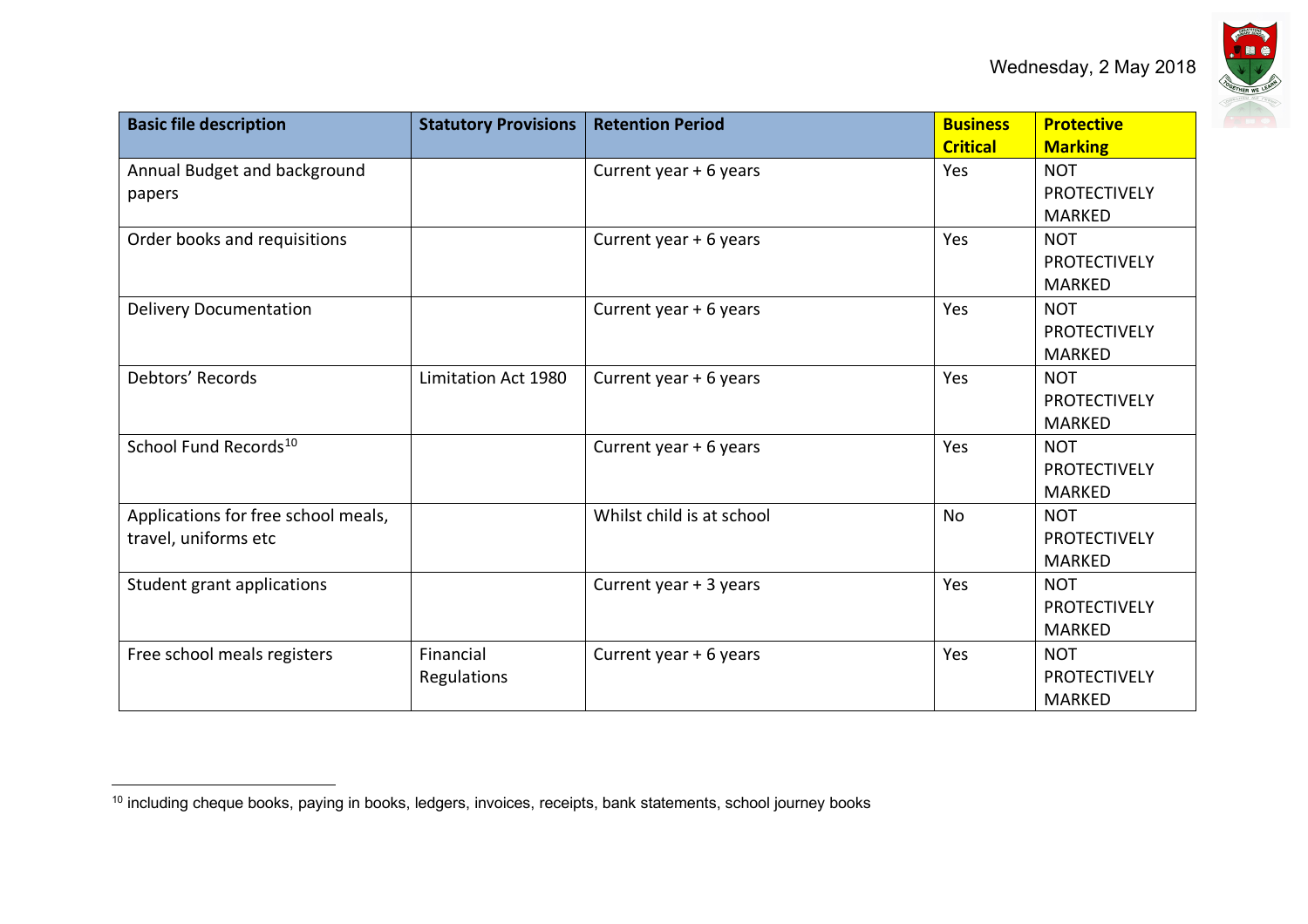

| <b>Basic file description</b> | <b>Statutory Provisions   Retention Period</b> |              | <b>Business</b><br><b>Critical</b> | <b>Protective</b><br><b>Marking</b> |
|-------------------------------|------------------------------------------------|--------------|------------------------------------|-------------------------------------|
| Petty cash books              | Financial<br>Regulations                       | Indefinitely | Yes                                | <b>NOT</b><br><b>PROTECTIVELY</b>   |
|                               |                                                |              |                                    | MARKED                              |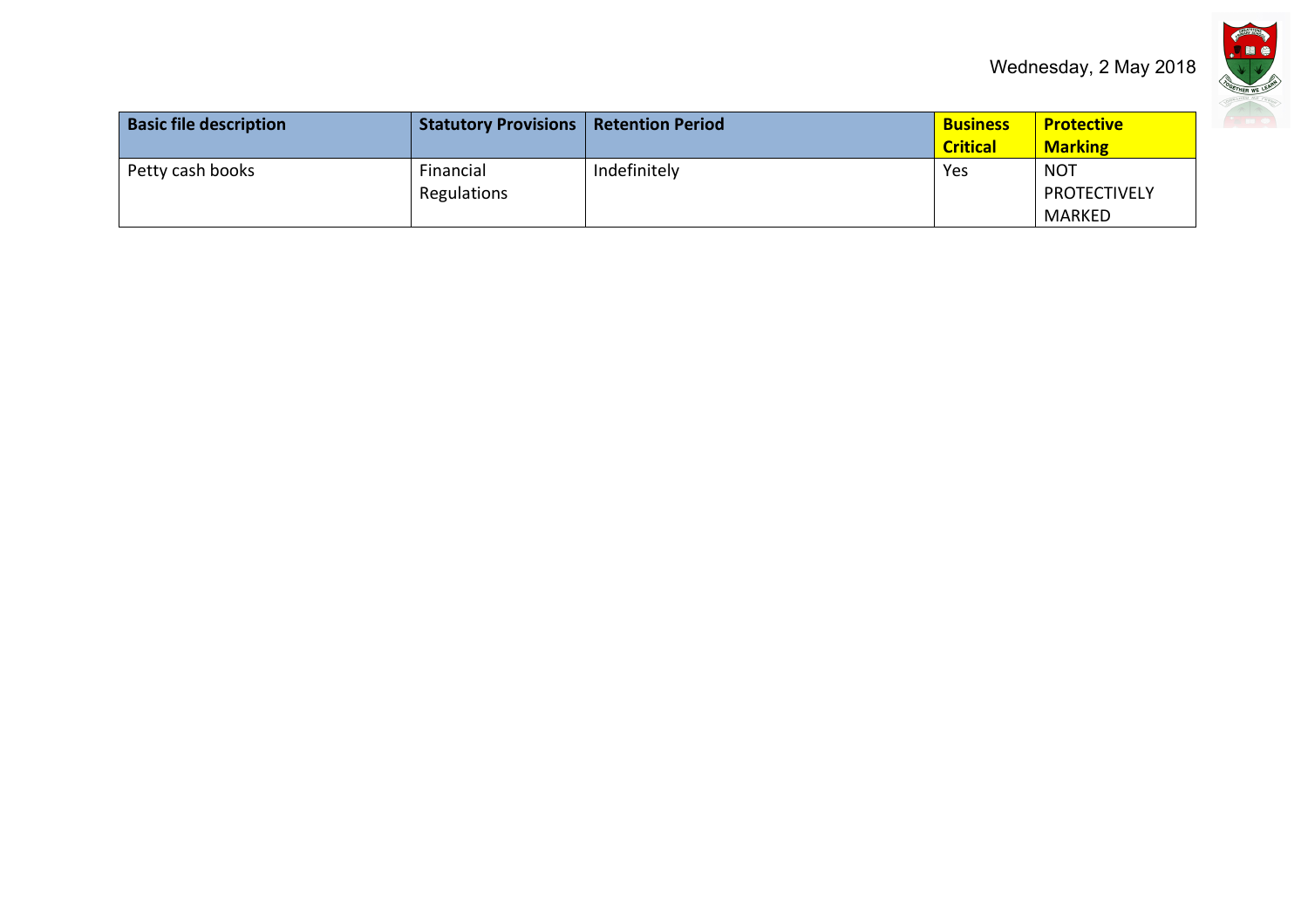

### **Property Records Held in Schools**

| <b>Basic file description</b>                 | <b>Statutory Provisions</b>     | <b>Retention Period</b>                             | <b>Business</b><br><b>Critical</b> | <b>Protective Marking</b>                |
|-----------------------------------------------|---------------------------------|-----------------------------------------------------|------------------------------------|------------------------------------------|
| Title Deeds                                   |                                 | Permanent <sup>11</sup>                             | Yes                                | <b>NOT PROTECTIVELY</b><br><b>MARKED</b> |
| Plans                                         |                                 | Permanent<br>Retain in school whilst<br>operational | Yes                                | OFFICIAL <sup>12</sup>                   |
| Maintenance and contractors                   | Financial<br><b>Regulations</b> | Current year + 6 years                              | Yes                                | <b>NOT PROTECTIVELY</b><br><b>MARKED</b> |
| Leases                                        |                                 | Expiry of lease $+6$ years                          | Yes                                | <b>NOT PROTECTIVELY</b><br><b>MARKED</b> |
| Lettings                                      |                                 | Current year + 3 years                              | Yes                                | <b>NOT PROTECTIVELY</b><br><b>MARKED</b> |
| Burglary, theft and vandalism report<br>forms |                                 | Current year + 6 years                              | Yes                                | <b>NOT PROTECTIVELY</b><br><b>MARKED</b> |
| Maintenance log books                         |                                 | Last entry $+10$ years                              | Yes                                | <b>NOT PROTECTIVELY</b><br><b>MARKED</b> |
| Contractors' Reports                          |                                 | Current year + 6 years                              | Yes                                | NOT PROTECTIVELY<br><b>MARKED</b>        |

 $11$  these should follow the property unless the property has been registered at the Land Registry

<sup>&</sup>lt;sup>12</sup> These records carry an OFFICIAL marking as there can be security issues about allowing access to the plans of buildings to people who may be looking to burgle the premises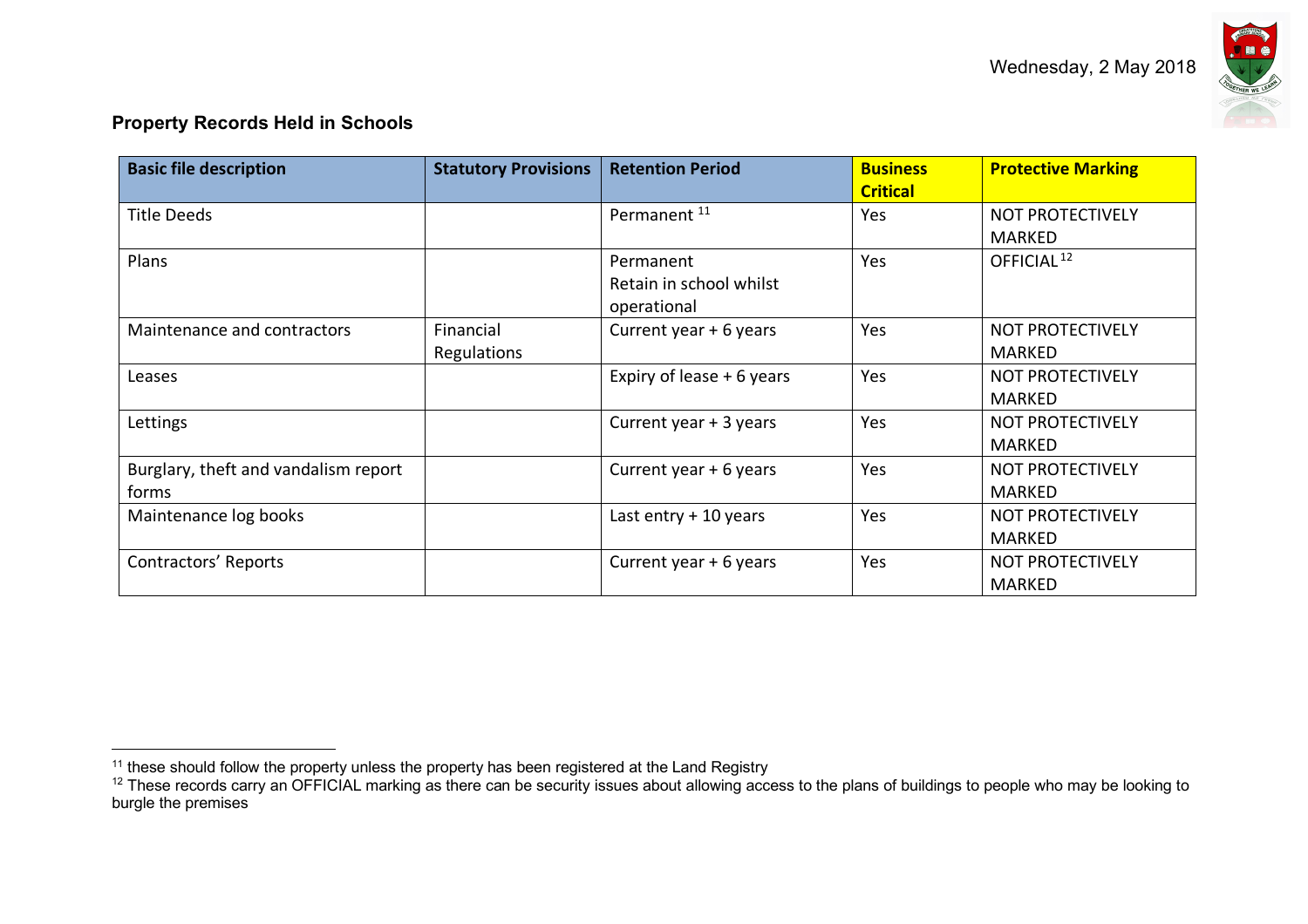

# **Local Authority**

| <b>Basic file description</b> | <b>Statutory Provisions</b> | <b>Retention Period</b>                          | <b>Business</b> | <b>Protective Marking</b> |
|-------------------------------|-----------------------------|--------------------------------------------------|-----------------|---------------------------|
|                               |                             |                                                  | <b>Critical</b> |                           |
| Secondary transfer sheets     |                             | Current year + 2 years                           | No              | <b>OFFICIAL SENSITIVE</b> |
| (Primary)                     |                             |                                                  |                 |                           |
| Attendance returns            |                             | Current year $+1$ year                           | No              | NOT PROTECTIVELY          |
|                               |                             |                                                  |                 | MARKED                    |
| Circulars from LA             |                             | Whilst required operationally then review to see | No              | <b>NOT PROTECTIVELY</b>   |
|                               |                             | whether a further retention period is required   |                 | MARKED                    |

## **DfE**

|                  | <b>Basic file description</b> | <b>Statutory Provisions</b> | <b>Retention Period</b>                                                                                                         | <b>Business</b><br><b>Critical</b> | <b>Protective</b><br><b>Marking</b>                |
|------------------|-------------------------------|-----------------------------|---------------------------------------------------------------------------------------------------------------------------------|------------------------------------|----------------------------------------------------|
| <b>IMTKS11.1</b> | OFSTED reports and<br>papers  |                             | Replace former report with any new<br>inspection report then review to see<br>whether a further retention period is<br>required | No                                 | <b>NOT</b><br><b>PROTECTIVELY</b><br>MARKED        |
| <b>IMTKS11.2</b> | <b>Returns</b>                |                             | Current year + 6 years                                                                                                          | No                                 | <b>NOT</b><br><b>PROTECTIVELY</b><br><b>MARKED</b> |
| IMTKS11.3        | <b>Circulars from DfE</b>     |                             | Whilst operationally required then review to<br>see whether a further retention period is<br>required                           | No                                 | <b>NOT</b><br><b>PROTECTIVELY</b><br>MARKED        |